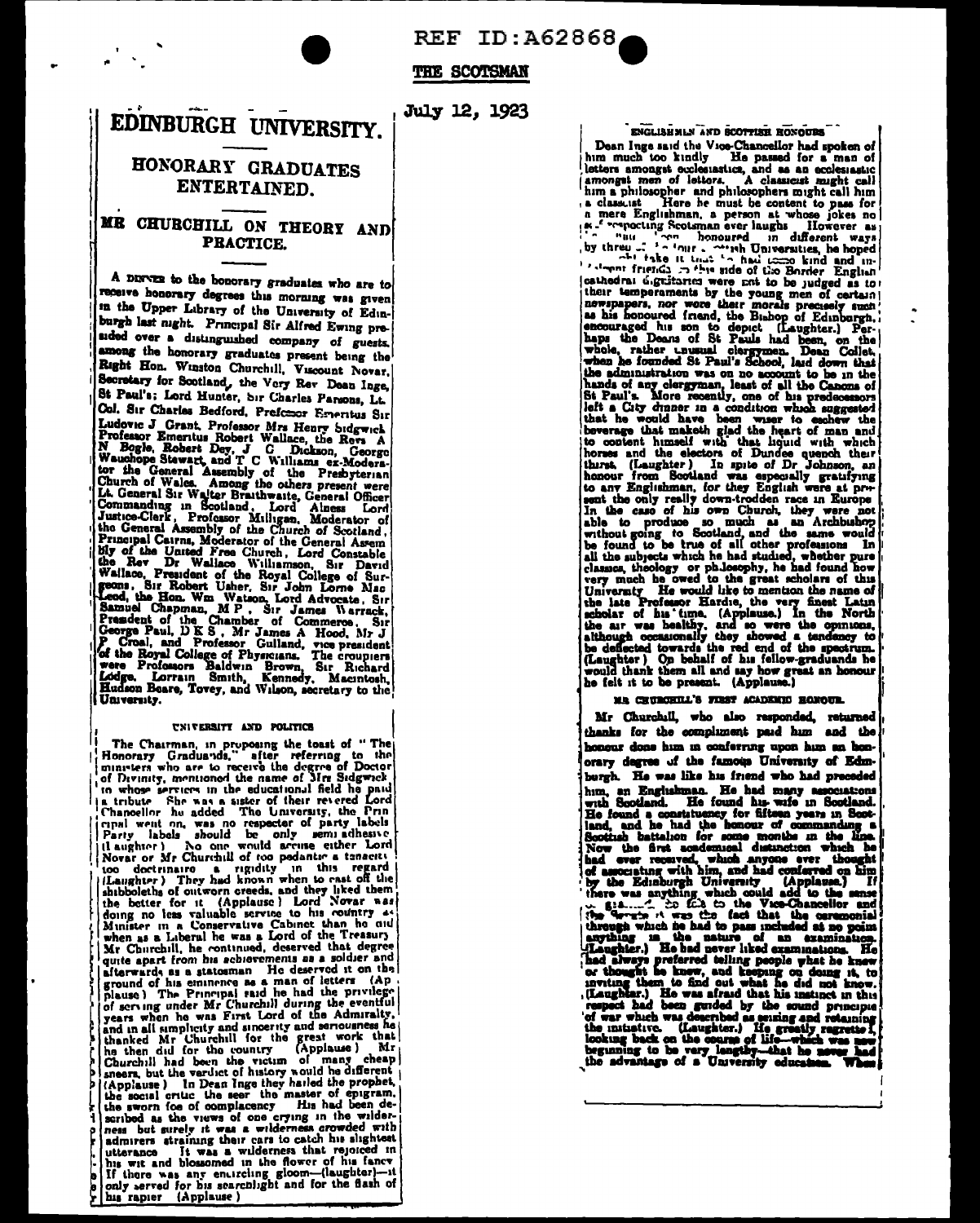$-\zeta'$  -

 $S<sub>co</sub> k$ man.  $\tau_{w}$ ly. 12" 1923 p.8

ъ. compared the rough hard life of a public school with its narrowness and primitiveness on the one hand, and the action and comradeship of a military career on the other, necessarily limited a military career on the other, necessarily limited<br>generous life of a University, with<br>generous life of a University, with<br>the encouragement and guidance which was<br>given to opinion with the freedom of expression en<br>courag on and stimulated, as well as tolerated, he deeply<br>regretted that he did share the advantages en-<br>joyed by many of those who were going to receive<br>degrees on the morrow Proceeding, Mr Churchill said he had to follow the greatest peasure this helow the present age (Laughter) He had to follow a man of whom it might be justly said that follow a man of whom it might be justly said that<br>the Church had gained what politics and journalism<br>might so easily have best. (Laughter ) He<br>followed hum as a sincere admirer (Applause)<br>He had had the wit to discern and words, subject themselves to a searching, and even<br>a nour, scrutiny and introspection The world a sour, scrutiny and introspection - sour, scrutiny and introspection The world<br>could never be to this generation what it used to<br>be. But it was right in the aftermath of our great<br>efforts and of our great victory that we should be<br>prepared to call all the able propositions of the nineteenth century before the tribunal of the disillusioned and stricken Dean Inge had certainly laboured industriously and unceasingly to perform

#### DEVELOPING THE ART OF EXPLANATION

It had been well said, Mr Churchill added, that the pioneers of science were on the frontiers of knowledge, but all the wires were down, and they could only express themselves by gesticulations and space income of the great strength of the great stems in colleagues at other points of the great stems in addition to all that was heng done was the development of the art and science of explanation, the estable ishment, that was to say, of a system of intermediate stations for transmitting and translating what was acquired by those who plunged far out into expert<br>and specialised researches for the benefit of the vast and specialised researches for the benefit of the vast<br>and specialised researches for the benefit of the vast<br>and quite uninstructed public who lay behind, but<br>affected by all those pioneers' discoveries. The<br>sa-e thing ha authority and profundity were unrivalled in any country It was this link between theory and practice which needed a special study He would practics which needed a special study He would<br>like to see a great University founded, a great<br>school of thought set to work which<br>had no other object than to reconcile<br>scientifically theory with practice At the<br>present ti by practice methods about its fine ideals and<br>splendid symmetrical appearance – or else it was<br>applied logically with dusatrous effects by fanatica.<br>What they wanted was the study of theory with<br>accretional methods of the What they wanted was the study of theory with<br>the science of application as a separate section in<br>the great development of human affairs (ApH<br>plause.) Concluding, Mr Churchill paid a tribute<br>the Wice-Chancellor, he said ma

REF ID: A62868 **CLIDATING THE EMPIRE.** Lord Novar in proposing the toast of "The University of Edinburgh," said it was peculiarly pleasing to a Sectsman to be recognised by one pusaring to a coordinate to recognized by one<br>equilibrating disperses for the presented the culminating expression of Scotland C veneration<br>for learning and hor belief in knowledge. Further<br>more, Edinburgh University was i by a rapal nut or ny some mediateral raint or<br>berefactor but by the Town Council of Edmburgh<br>that was by the representative Edinburgh bur<br>gessen of 1598, who thus early demonstrated their<br>belief in the value and the necess sities. If so, they would be satisfied to-day for<br>the outward movement had changed to one which brought students from the ends of the earth to sit at the feet of Edinburgh Professors. In fact, that University seemed to have a special attraction for overseas students They gravitated to Edinburgh in larger numbers than to any asser University<br>Between 1921-22 there were 460 students from the Dominions in Edinburgh compared with 262 at<br>the officer three centres of learning There were the other three centres of learning There were<br>to-day Australian Canadian, American, and South<br>African Clubs and an Indian American All thus<br>showed clearly that Edinburgh University played a<br>useful part in it a work of con tinuous stream of her graduates, who went back to play their part in the professional, political, and intellectual life of their respective countries mensetuan into the competence of the competence of the character which was the outstanding characteristic of Critish education, which had put its stamp on British achievement in all parts of the world and given to their young men just those particular qualities essential to those who had to colonise new worlds or to administer territories peopled by native races They might well reports at the spirit of the lines burgesses of the sixteenth century who founded Edinburgh University, which was still a living force amonest the